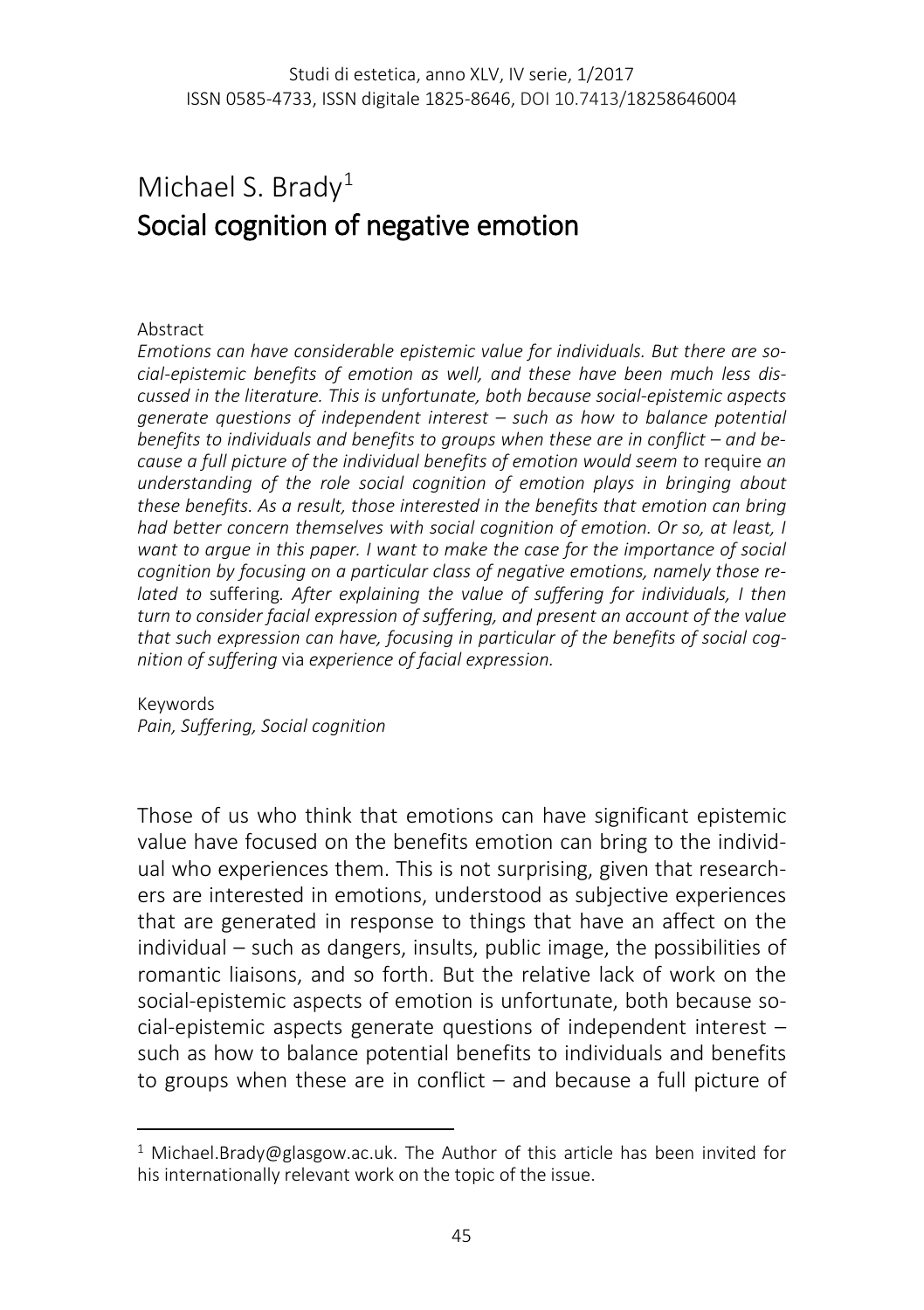the individual benefits of emotion would seem to *require* an understanding of the role social cognition of emotion plays in bringing about these benefits. As a result, those interested in the benefits that emotion can bring had better concern themselves with social cognition of emotion. Or so, at least, I want to argue in this paper.

I want to make the case for the importance of social cognition by focusing on a particular class of negative emotions, namely those related to *suffering*. This narrow focus will be helpful, both from the standpoint of organising the paper, and because it will enable us to look in detail at the benefits of social cognition of a particular emotion. It is an interesting question whether the picture I paint here can be extended to cover social cognition of all emotions, both positive and negative. That is a question for another time and place, however.

The structure of the paper is as follows. I begin by saying a little about what suffering is, and then describing one account of the value that suffering can have for an individual. This account is reasonably standard in the case of the forms of bodily suffering that constitute pain; but I'll propose a novel extension of this account to cover forms of emotional suffering. Central to this (extended) account is the idea that suffering is, to a very large extent, beyond our control. We'll see that this feature is that which enables suffering to have value for an individual. Suffering brings benefits, that is, because it is not subject to our voluntary choice: it is something that happens to us, that we cannot ignore.

I will then turn to consider facial expression of pain and suffering, and present an account of the value that such expression can have, focusing in particular of the benefits of social cognition of pain and suffering *via* experience of facial expression. As we will see, it is important for this picture too that facial expression of suffering is, at least to an extent, beyond our control. Moreover, I'll then explain the important role that social cognition of suffering can play in bringing about the benefits to the individual that pain and suffering on the more individualistic account are held to bring. I'll argue that many of these benefits will not occur unless others become aware, through facial expression, that the individual is suffering. An account of the value of suffering for an individual that ignores social cognition will be, to this extent, impoverished.

I'll close by discussing a number of ways in which social cognition of suffering can be of value for groups, rather than the individual who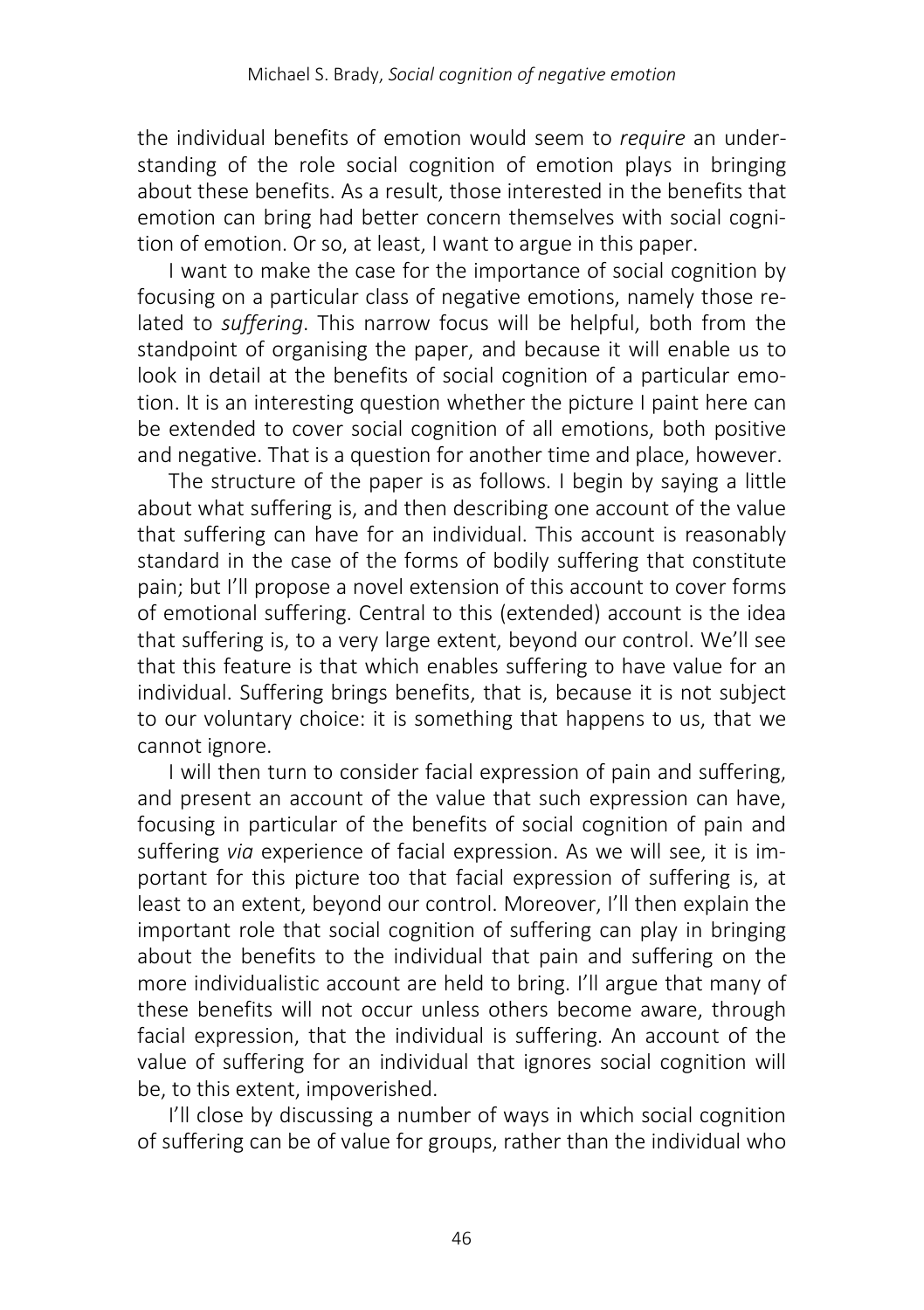suffers, and show how this highlights a possible tension between value to the sufferer, and the value to the group of which she is a part.

## 1.

What is suffering? Perhaps the best way to answer this is to highlight some of the central features of the concept, and give examples of different kinds of suffering.

"Suffering" refers to the state or condition of one who suffers; and this is to be understood as a state in which someone experiences pain, misery, distress, loss, or some other form of hardship, some other thing that is bad or unpleasant. There are different senses of suffering, since there are different ways in which something can suffer. We might suffer from something in the sense of being affected by something bad, as when we suffer an illness or an injury or heart attack, or when a team suffers a defeat, or a nation suffers deprivation during wartime, or a believer suffers martyrdom. Something might suffer when it deteriorates or becomes lower quality: the relationship, the building, the coastline might all suffer in this way. We might suffer something, on the other hand, when we are forced to endure or to tolerate something, as when we suffer someone's bad manners or political views. Although these senses can be related to experience, they are not essentially experiential: I can, for instance, suffer someone's bad manners over a period of time, including times when I am not experiencing any display of them. My focus is suffering in this experiential sense: the state in which one experiences pain, misery, loss, distress, discomfort.

Although this will be somewhat artificial, I want to distinguish four kinds of suffering: pain, emotion, physical, and mental. Let us take these in turn.

(i) *Pain*. Perhaps the most obvious case of suffering is provided by states of physical pain. Pain is ubiquitous and varied: all normal humans experience pain, as do many non-human animals, and there are many different kinds and dimensions of pain. There are, for instance, pains associated with different parts of the body: there are pains in the neck, literally as well as metaphorically; we suffer back pain, earaches, chest pains, headaches, and so on. Pains can have different timescales: some are acute and temporary, whilst others – often the most worrying and problematic class – are chronic and long-lasting.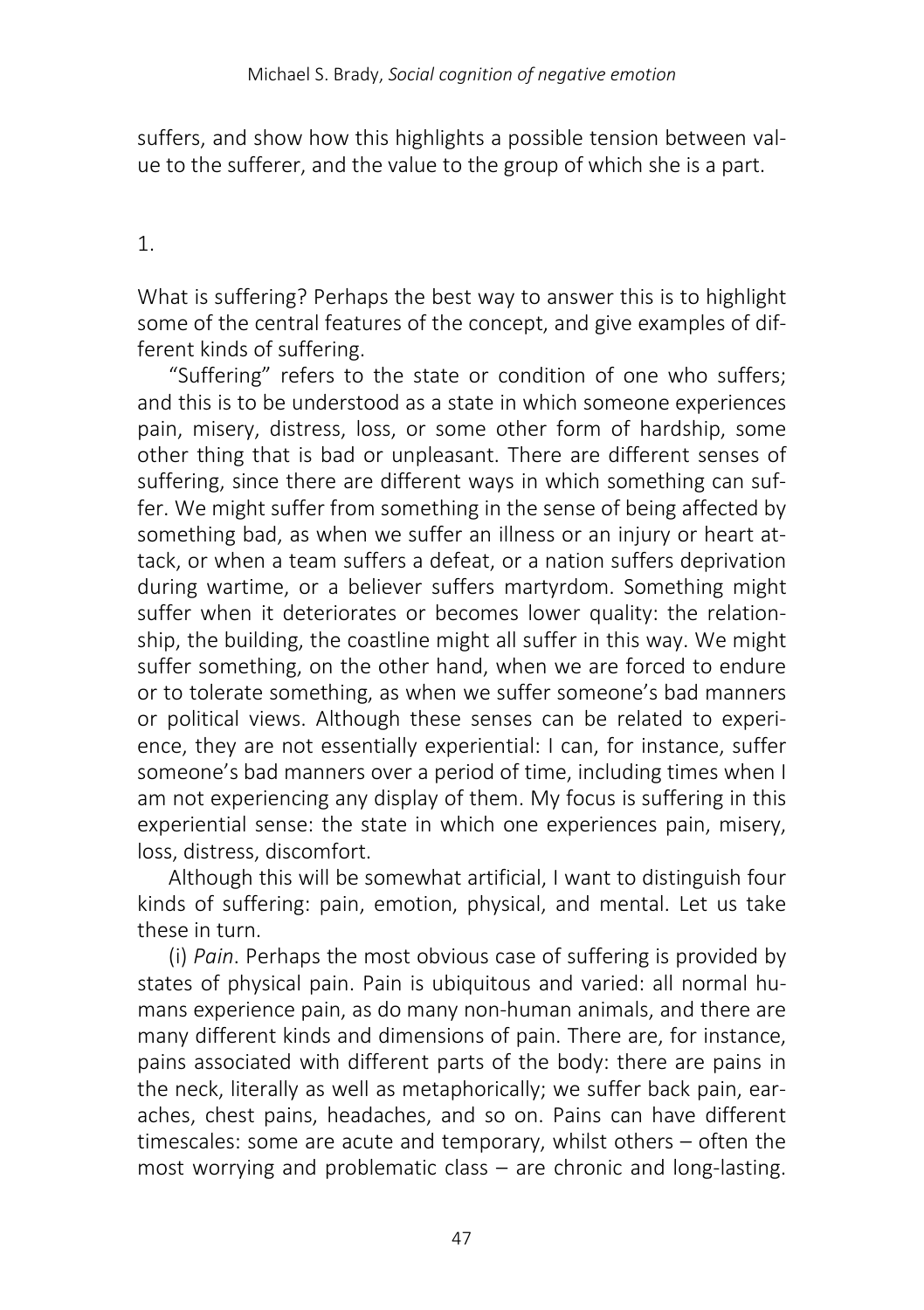There are different causes of pain: nerve damage, broken bones, dental work, childbirth, burns, swollen glands, surgery, arthritis. There are pains associated with diseases and conditions, such as cancer or fibromyalgia. There are pains of different intensity and modes, captured by different adjectives: pains can be agonizing, burning, dull, gnawing, raw, sore, sharp, severe, tender, jarring.

(ii) There is *emotional suffering*. This consists of a class of negative emotional states: they include, to quote David Hume, "remorse, shame, anguish, rage, disappointment, anxiety, fear, dejection, despair" (Hume 1776/1947: 240-1). As with physical suffering, there are a wide variety of states which ground emotional suffering. Some are directed at the self – guilt and shame are prime examples – while others are more outward-looking – such as the grief at the death of a loved one – and some look in both directions: disappointment can be both self- and other-directed. Negative emotions can also have different timescales – disappointment is typically short-lived, whilst grief and despair are longer-lasting. Related to this is the fact that negative emotions differ in intensity – despair is more intense than disappointment, fear more intense than anxiety – and in value, with shame generally thought to be worse than embarrassment.

(iii) Suffering includes forms of *physical suffering*. Pain doesn't exhaust the category of physical suffering, since there are many ways in which we can suffer physically without being in pain. Other forms of physical suffering are grounded in states such as tiredness, coldness, heat, nausea, hunger, thirst, sexual frustration, dizziness, bodily irritation or itchiness. Although these can be extremely unpleasant, and some, such as hunger and thirst, are amongst the greatest forms of suffering that we seek to alleviate, we misspeak if we call these forms of pain. Fatigue and irritation can feel extremely bad, but it doesn't seem appropriate to call them kinds of pain: they don't *hurt*, we might say.

(iv) Finally there are forms of *psychological* or *mental suffering*. Emotional suffering doesn't exhaust the category of mental suffering, since there are many ways in which we suffer mentally, but without being in a state that is standardly taken to be an emotion. These include states such as frustration, depression, loss of a sense of self, spiritual pain, loneliness, stress, anxiety, social rejection, lovesickness, boredom, homesickness, an experience of a lack of meaning. Although some of these are emotion-like – for instance, anxiety seems akin to fear – we might think that there are nevertheless differences.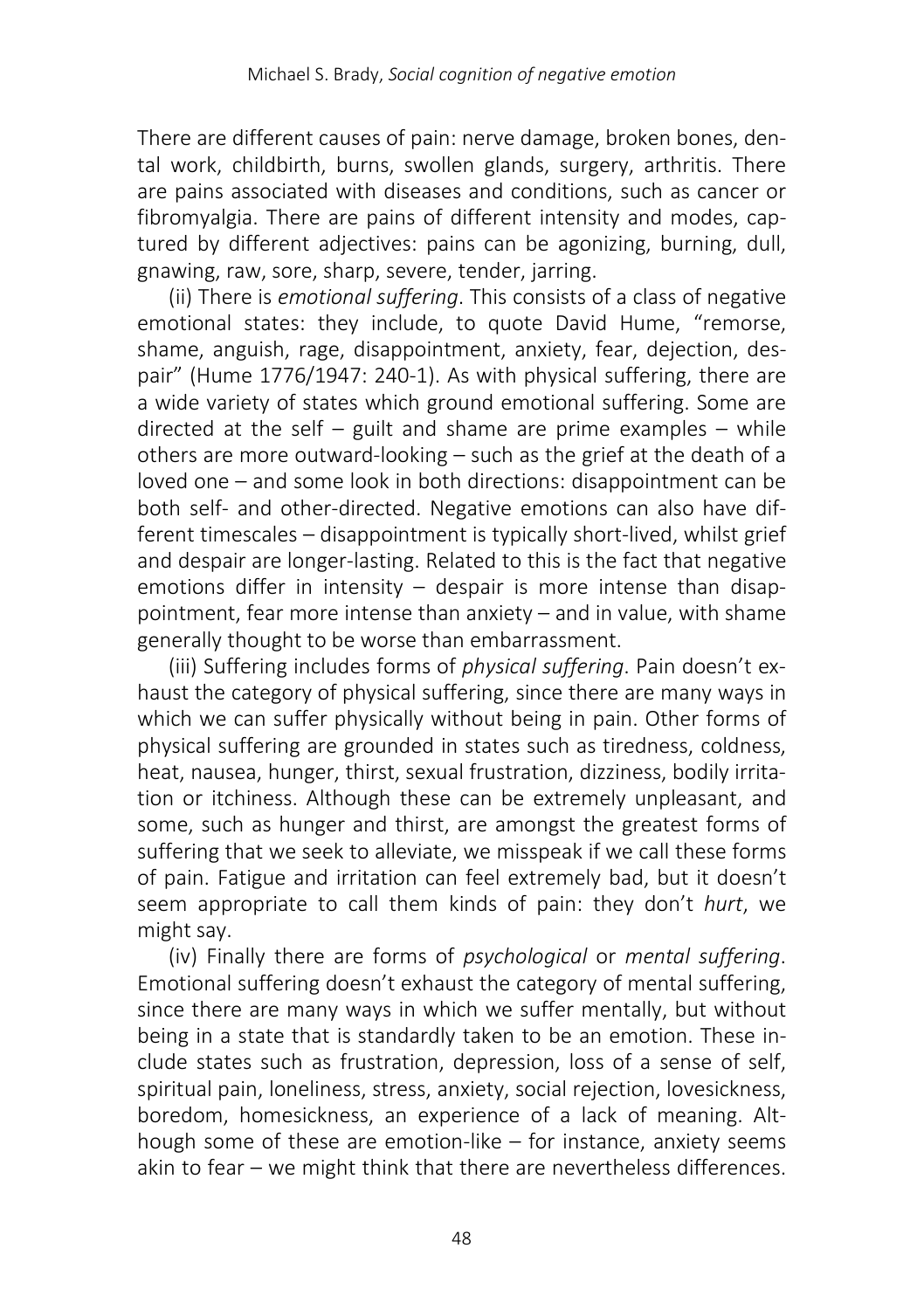Forms of mental but non-emotional suffering seem to have a broader target or object, such as the person's whole life in the case of the loss of a sense of self or depression, or indeed no target at all, in the case of some forms of anxiety. Moreover, unlike standard emotions, these negative mental states seem to lack a clear "motivational" or "actional" element. Loneliness, boredom, and spiritual pain are typically characterized by lack of motivation, and in this way they seem rather different from negative emotions like fear and guilt.

These distinctions are not hard and fast. Forms of psychological pain might be forms of or akin to emotional suffering; moods like anxiety or depression, for instance, are close to emotional phenomena. And forms of physical suffering, such as extreme coldness, might develop into forms physical pain. Still, I think that the examples are sufficiently clear to support the idea that there are some general differences between the kinds of things that make up the class of states of suffering.

A second question arises at this point, however: in virtue of what do all of these count as forms of suffering? My simple answer here is that all such states involve an element of negative feeling or affect, a negative phenomenal feature: basically, there is something that it is like to be in these states, and what it is like is to be bad. Of course, this raises a further, important, and difficult question: how are we to understand negative affect, phenomenal badness, unpleasantness? Unfortunately, I have nothing much to say on this question, at least not here. Instead, my focus will be on the value, and in particular the epistemic value, that this negative affect can have for an individual. Let us turn, then, to consider the value of suffering, understood in this way.

Most of the work in this area has focused on the value of pain to individuals; here I'll look at what Nikola Grahek has to say on the biological nature and function of our pain system. Grahek notes that, when not in pain, we are very grateful that we have the capacity to feel pain, since our pain system serves vital needs. He writes: "This system normally serves as a reliable alarm mechanism that warns the organism about harmful or potentially harmful features of its environment. This system also monitors the extent of the damage inflicted. Finally it induces the organism to take evasive action, or to refrain from doing anything that might exacerbate the damage" (Grahek 2007: 9). There is, Grahek continues, biological evidence that "the pain system actually consists of two subsystems: (1) the avoidance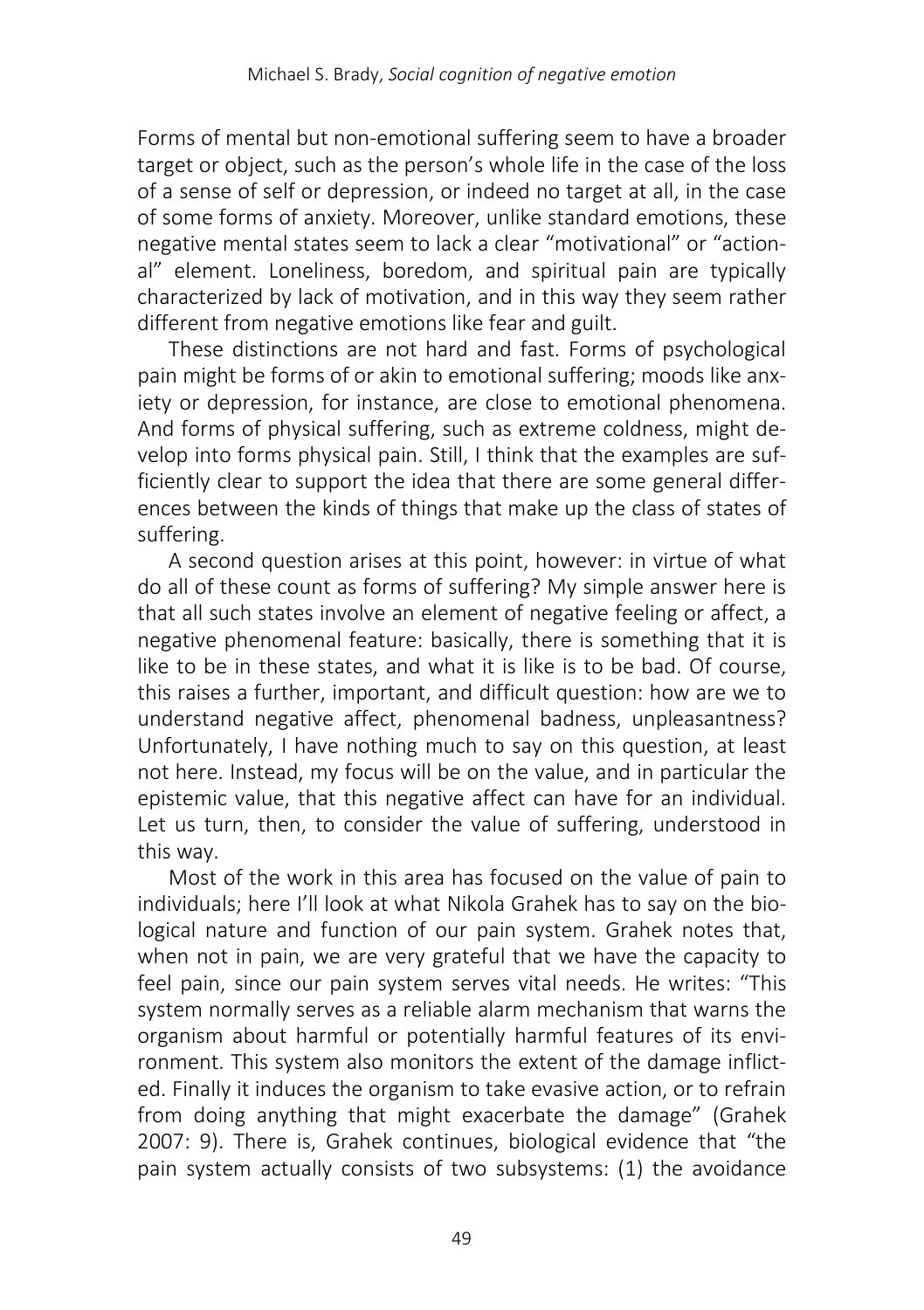system and (2) the restorative or repair system" (Grahek 2007: 9). And

although both subsystems function as alarm or warning systems, they differ markedly in their functions, targets, and underlying neural structures and mechanisms, as well as in the characteristic behaviour that they induce. In order to survive and preserve their vital physical and mental capacities, organisms must avoid threats and protect themselves from destructive stimuli. Finally, when they are hurt, they must be able to guard their injuries against further insult. The first two protective systems are carried out by the avoidance system, while the third is performed by the restorative or repair system. (Grahek 2007: 10)

Negative affect  $-$  in this case, painfulness  $-$  is central to the proper functioning of the pain system. For the painfulness of certain stimuli – namely, those which are or threaten to be dangerous or damaging – leaves memory traces, and in this way we learn what to avoid. Moreover, it is the painfulness of some existing noxious stimulus that motivates us to get away from the noxious stimuli when we encounter them: as Grahek writes, "acute, cutaneous pain evokes […] motor withdrawal and/or flight reaction, protective responses intended to discontinue exposure to the noxious stimulus and, thereby, to terminate the pain" (Grahek 2007: 12). We are thus motivated to act *because* this is a way of getting the painful experience to stop. In other words, painful experience quickly and automatically generates a strong desire that a bodily sensation ceases. Since the most effective way of getting the sensation to cease is to deal with the source of bodily disturbance, painfulness has clear motivational force in generating an appropriate behavioural response to potential bodily damage.

By the same token, painfulness is vital to the operation of the third system, that responsible for restoration or repair. This system responds to actual bodily damage or harm "by inhibiting movement and manipulation of the affected areas", and this "prevents the organism from inflicting further insults to the already damaged areas of the body" (Grahek 2007: 13). The restorative system operates by making the area around the damaged part of the body tender and thereby sensitive to further manipulation: as a result, movement is restricted and diminished, as a way of avoiding further pain caused by such sensitivity, and recovery facilitated. Again, it is *because* further movement or manipulation is painful that the subject avoids doing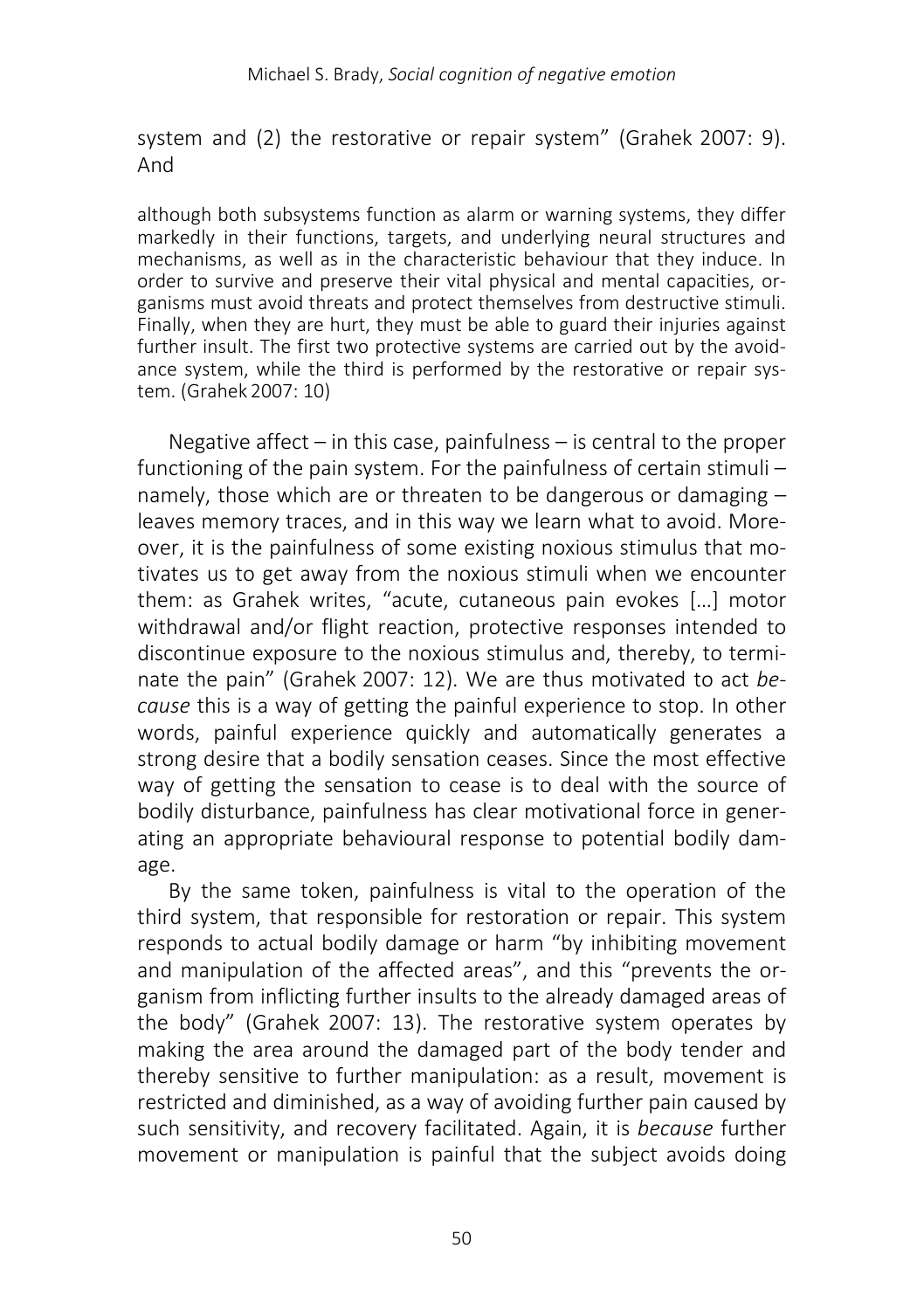this, and thus avoids bringing about further damage to the area in question.

It is important to note that the effectiveness of the pain system in avoiding and repairing harm depends upon the fact that painfulness is *not under our voluntary control*. This means that we cannot simply choose for our pain to stop, or wish it away, or decide no longer to feel it, however much we'd like it to stop. Pain is not, in this sense, up to us. And that is a good thing, of course. For painfulness is typically much more effective at generating avoidance and restorative behaviour than a system that *is* under our voluntary control, namely a system that operates via non-affective evaluative judgement or thought. The mere judgement or even mere knowledge that our body is being or has been damaged often, notoriously, fails to move us, especially in light of competing motivations: a fact which is obvious from the behaviour of smokers or drinkers or gluttons. And the reason is that non-affective judgements about bodily damage are easy to ignore: we just purposely choose to think about something else, or act on some other judgement, or focus on the advantages of smoking, and the like. It is easy, in other words, to ignore such evaluative judgements, to render them not a priority, to choose to act on something else. It is considerably more difficult to ignore a painful signal that your body has been damaged, to choose not to act on this but in a way that prolongs the pain, to purposely choose to think about something else while the pain persists. Pain, in particular, *prioritises* bodily damage, insists that we deal with them, or removes the option of not dealing with them. It provides, in other words, a motive that in very many cases trumps other motives that are in play[2.](#page-6-0)

Grahek has a nice illustration of the ineffectiveness of an avoidance and restorative system that operates with elements that are, in the relevant sense, under our control. Grahek describes a project "to build a prosthetic pain system", which "was devised and executed by Paul Brand to compensate for the defective pain perception of leprosy patients, congenital painlessness, diabetic neuropathy, and other

 $\overline{\phantom{a}}$ 

<span id="page-6-0"></span><sup>2</sup> See Williams on the role that painfulness has in grabbing attention: "Experimental work on attention and pain (Eccleston, Crombez 1999), which includes methodologies that sample unconscious processes, complements the motivational model: pain grabs attention, interrupts associated behaviour, and urges action toward mitigating it; the more intense and threatening the pain, the more disruptive of attention to anything else" (Williams 2002: 440).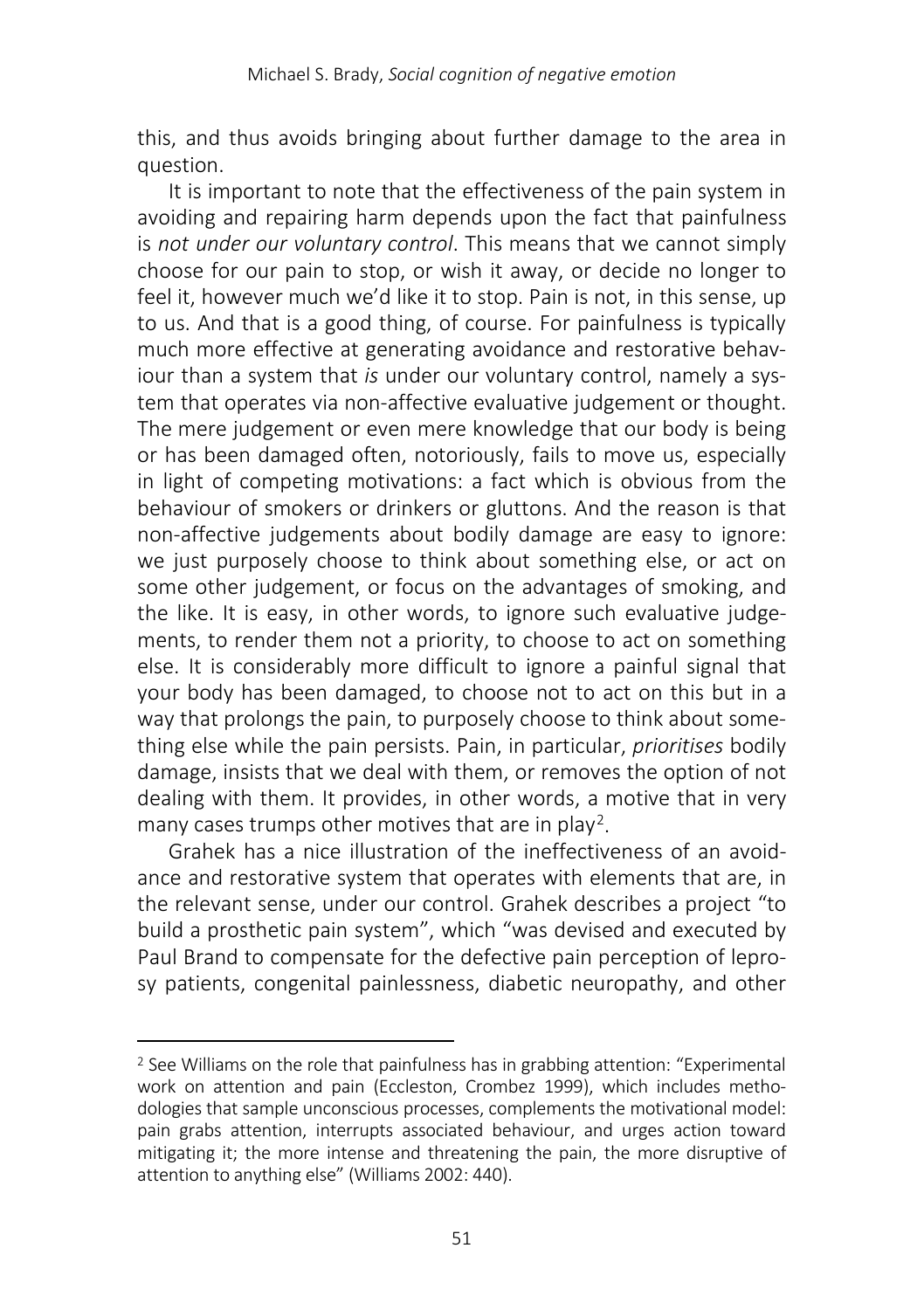nerve disorders" (Grahek 2007: 83). Brand describes the project's goal as follows:

We planned, in effect, to duplicate the human nervous system on a very small scale. We would need a substitute "nerve sensor" to generate signals at the extremity, a "nerve axon" or wiring system to convey the warning message, and a response device to inform the brain of the danger. One of the engineers [...] joked about the potential for profit: "If our idea works, we'll have a pain system that warns of danger but doesn't hurt. In other words, we'll have the good parts of pain without the bad!". (Brand and Yancey 1997: 192)

Grahek continues: "A team of electrical engineers developed transducers, slim metal disks smaller than a shirt button, to measure temperature and pressure. Sufficient pressure on these transducers would alter their electrical resistance, triggering an electrical current", which would then be experienced by the patient (Grahek 2007: 83). But there was a serious problem. Brand again:

Even when the transducers worked correctly, the entire system was contingent on the free will of the patients. We had grandly talked of retaining "the good parts of pain without the bad", which meant designing a warning system that would not hurt. First we tried a device like a hearing aid that would hum when the sensors were receiving normal pressures, buzz when they were in slight danger, and emit a piercing sound when they perceived an actual damage. But when a patient with a damaged hand turned a screwdriver too hard, and the loud warning signal went off, he would simply override it  $$ this glove is always sending out false signals – and turn the screwdriver anyway. Blinking lights failed for the same reason. (Brand and Yancey 1997: 194)

Brand reports that other substitute signals were unsuccessful, and he concluded that the only way that the system could operate successfully would be if the signal was unpleasant – if it hurt, in other words.

The idea that pain has value because it motivates avoidance and restoration is widely accepted. Much less discussed is the idea that suffering in general can be seen to have value along these dimensions. However, the fact that negative affect has avoidance and restorative value is also apparent when we consider emotional suffering. The story here is rather more complicated – as befits the additional complication of emotional experience when compared with painful experience. But it is the same kind of story nevertheless.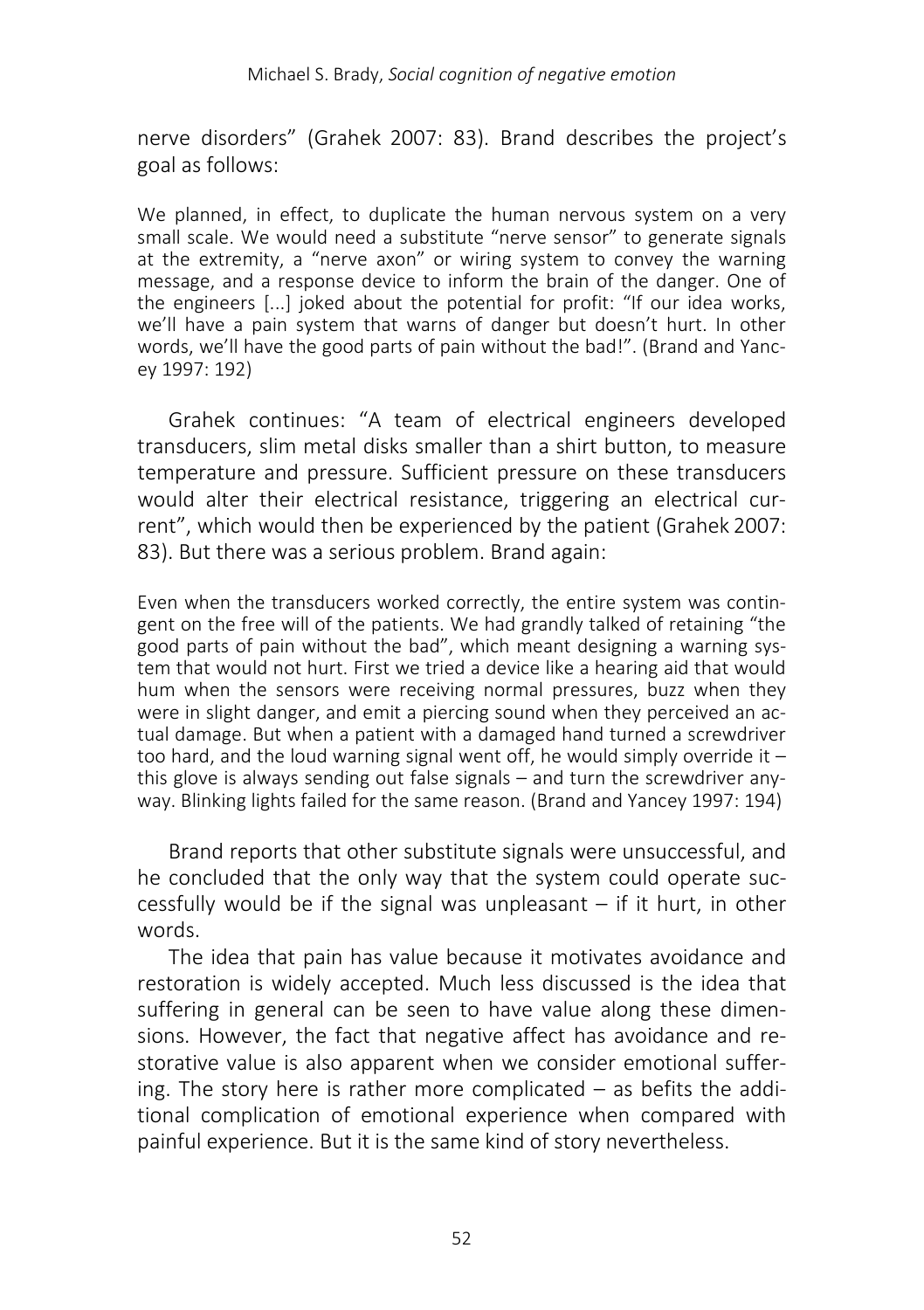Emotional suffering can have value in the three ways described above; as we saw, two of these involve avoidance behaviour, and one involves restoration or repair. As with pain, the negative affect that is part of shame, guilt, disappointment, and other negatively valenced emotions can leave memory traces – or "tag" certain ideas or images or concepts – and as a result can play an important preventative role in making one averse to acting in ways that are shameful, morally wrong, or likely to result in failure. Here negative affect has value, since the prospect that my behaviour will result in negative feelings moves me to avoid acting in certain ways. Unlike pain, these are not ways to avoid bodily damage; instead, negative affect prevents me from acting in ways that threaten to harm the core or underlying values that govern the negative emotions in question, and which constitute the "formal objects" of the emotions. Thus shame is grounded in concern for public image or standing, guilt in concern for moral norms, disappointment in a desire for some important goal or end. The negative affect involved in these emotions that makes them forms of suffering has value in helping us to avoid doing things that threaten our public image, the well-being of others, and our important goals.

Emotional suffering can also have value insofar as it plays an important motivational role: suffering can motivate withdrawal or flight reactions from things that threaten objects of our cares and concerns. For instance, fear and disgust typically move us quickly, automatically, and efficiently away from sources of danger and contamination. Here suffering is central to the motivational story: we act *because* this is a way to get the unpleasant experience involved in these emotions to cease. And as with pain, negative affect will in most cases be more effective in generating the appropriate behavioural response than non-affective judgement or belief. Recall earlier our claim that mere judgements that we are harming our bodies in various ways are, notoriously, ineffective in moving us to stop harmful behaviour. Painfulness is considerably more effective on this score. But this is true of unpleasantness in general – which is why treatments for smoking and overeating and alcoholism that make the subject feel nauseous are considerably more effective in getting them to do what they ought to do than if they were to rely on "strength of will" alone. Similar things are true of emotional suffering. The mere thought that one is in danger can, of course, motivate us to remove ourselves from the source of that danger; but this way of motivating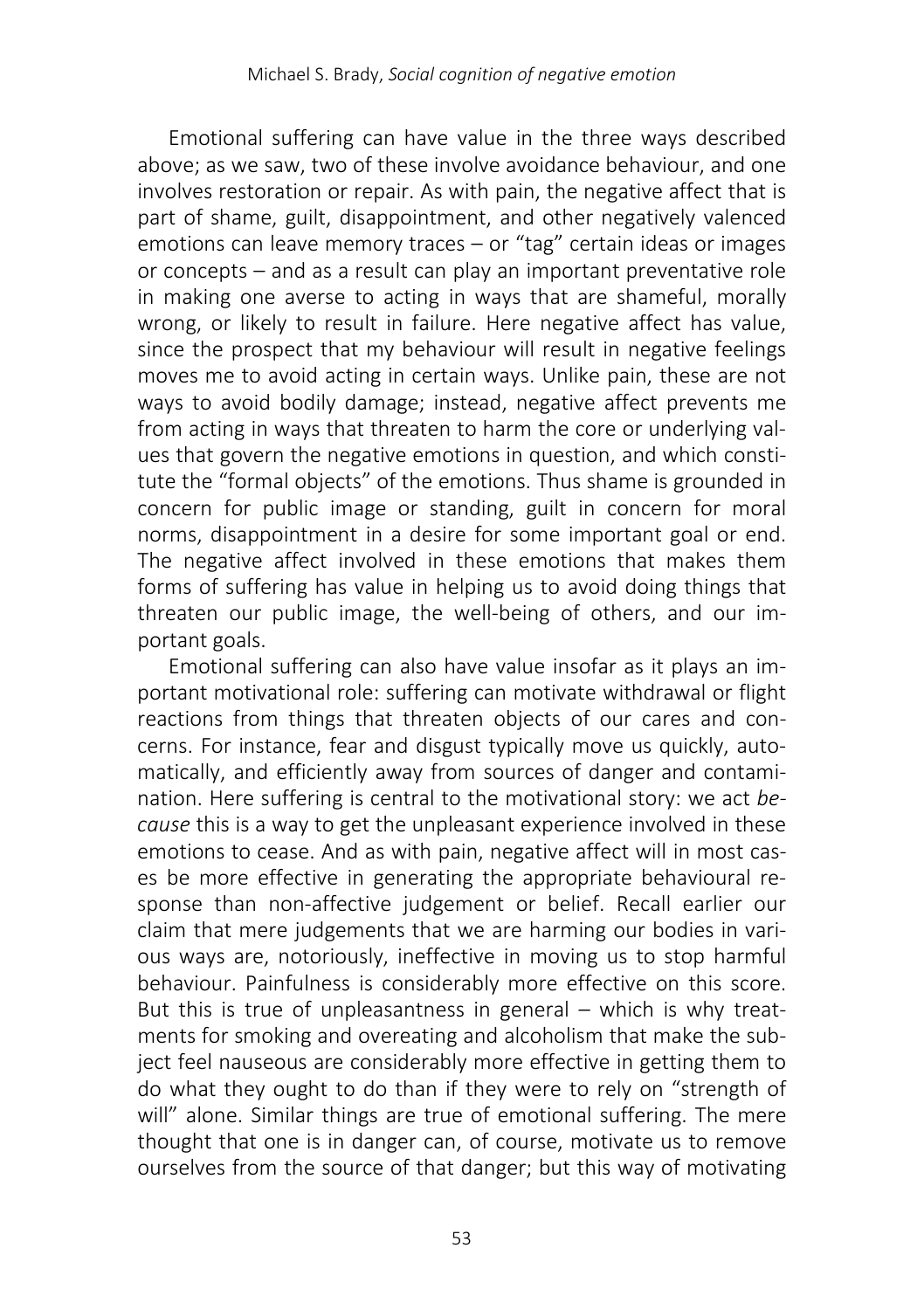behaviour will be (i) slower, and (ii) less reliable, than the feeling of fear generated by some object or event. By the same token, the judgement that one has done something shameful will typically be less effective in getting us to move out of the public gaze than a feeling of shame. Here, as before, we are motivated *because* acting is a way to lessen the negative feelings – feelings which are, unlike judgements and beliefs, not easy to ignore or dismiss.

Emotional suffering also has restorative value – although here the story we tell is considerably more complex than that for painfulness and, as we'll see, involves a considerable element of social interaction and cognition. But the basic line is that emotional suffering can help to prevent further damage to the objects of concern that underlie our emotional systems – and indeed, can mitigate and alleviate such harms – by motivating behaviour that displays our awareness of the badness of what we have done. A good illustration of the restorative value of emotional suffering is provided by the negative emotion of guilt. If I have done something morally wrong, an appropriate response is to apologize and in other ways make reparations. Such a response is in part restorative: they aim to make things better for the person wronged, in part because apologies involve the recognition of the wrong done and the recognition of the harm caused, in part a recognition that the other is someone to whom respectful treatment was owed and yet not given; and in part by bringing them back to the position they were in before I acted in the way that I did. Behaviour that is morally wrong therefore *calls for* apologies and reparations, and indeed sometimes forms of punishment. But such behaviour is restorative in another way: it tends to make things better for the person apologizing and making reparations. At the very least, it prevents things becoming worse, both for the person harmed (a morally wrong that is not recognized or that does not generate an apology is, it would seem, worse than a moral wrong which generates apologies and reparations), and for the person who committed the wrong (if I don't apologise or make reparations, I am liable to further punishment, ostracism, and the like). Something similar can be said when I do something shameful.

However, and as we know all too well, apologizing and making reparations is often costly and difficult: facing up to what one has done, acknowledging this to oneself, acknowledging this to others, saying the words, putting oneself in their power, making it up to them – all of these are psychologically onerous, time-consuming, potential-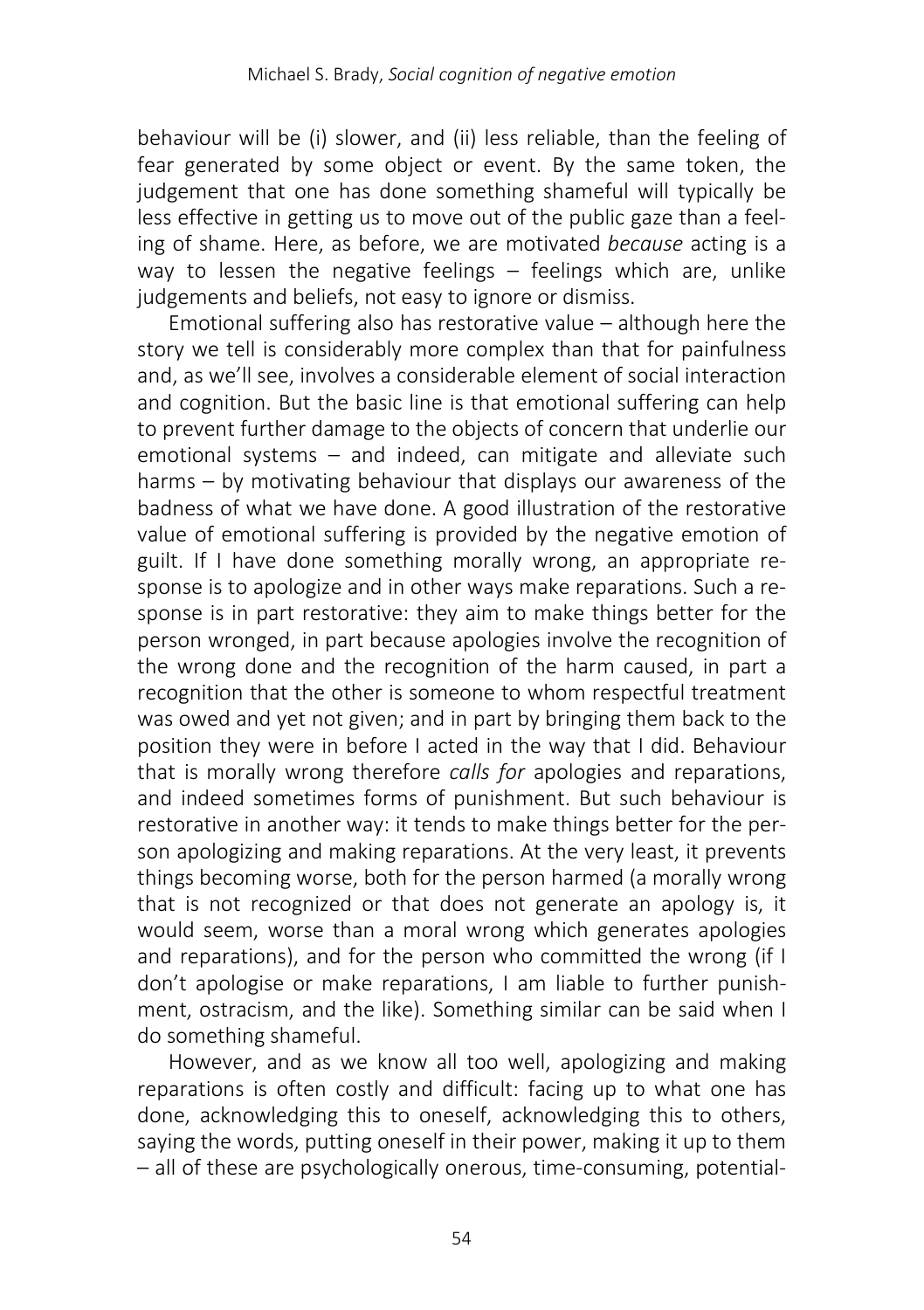ly dangerous. And because of this, merely believing or thinking that we have done something wrong, that we ought to apologize, make reparations, submit ourselves to their judgement and possible punishment, will often, because of the cost, be ineffective in moving us to do what we should do. Again, as with mere knowledge that we are damaging our bodies or mere knowledge that we are engaging in a dangerous activity like unsafe sex, it is relatively easy to ignore the knowledge that we have done something wrong, up to us to choose to look elsewhere and do other things – especially, as in all of these cases, when there are other and powerful motives to ignore what we think is the right thing to do.

The negative affective quality of guilt provides a powerful motive to atone for our bad behaviour. One thing that feelings of guilt do is to keep attention focused on what we did, making it difficult to ignore; and one of the results of this close attentional focus is that guilt can make us face up to what we have done and the harm we have caused. In this way feelings of guilt have epistemic value in getting us to understand the wrongness of what we did. But the main effect of such feelings is motivational: guilt motivates us to overcome the costs and difficulties and make apologies and reparations, precisely because doing these things is a way of dampening negative affect. This is why we typically feel better when we make apologies, reparations, and suffer punishment for what we have done. As a result, emotional suffering has restorative value because it plays a central role in motivating behaviour that helps to restore others, and ourselves, to the place we were prior to our immoral actions. In this way emotional suffering helps to restore and repair the values that underlie or ground guilt: the welfare of others, and our own moral standing in the eyes of others.

Similar stories can be told about other forms of emotional suffering. Thus, shame can motivate us to atone, pity to comfort. The former helps to restore our own standing, the latter to heal and repair another. Of course, not all forms of suffering can have value in this way: despair and anxiety don't seem to have obvious motivational force, and hate is rarely in the business of restoring and repairing anything. But the same, of course, can be said about many cases of physical pain: headaches are, notoriously, not associated with nerve or physical damage, and so it is impossible to think that painfulness here has value in restoring or repairing such damage. Many other forms of chronic pain appear to serve no avoidance or restorative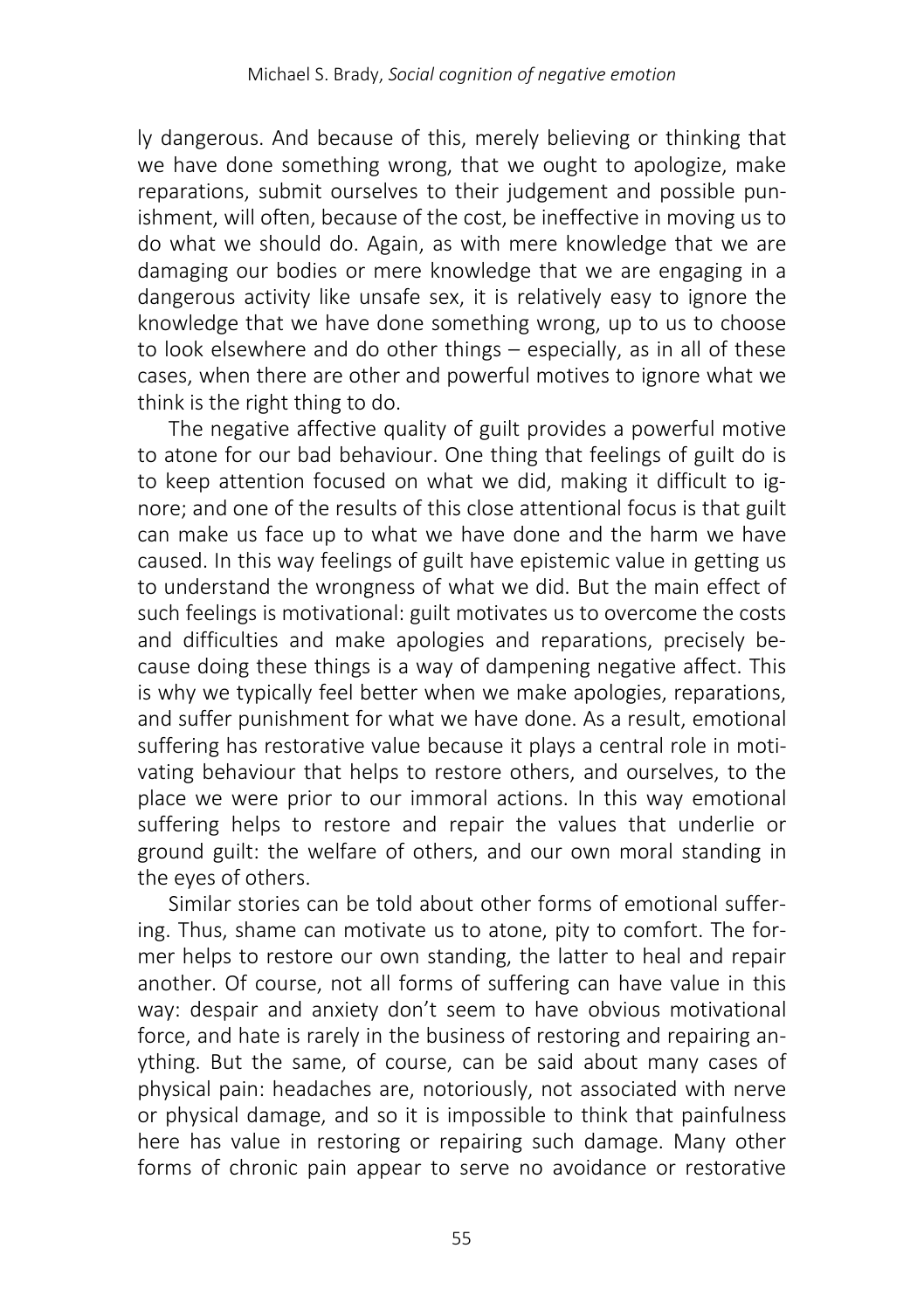function. Nevertheless, some forms of physical and emotional suffering clearly do, and so have value along these lines. With this in mind, is time to turn our thoughts to the relation between and benefits of the social cognition of suffering.

## $\mathcal{L}$

The account of the protective and restorative value of pain and suffering given above is incomplete, however, insofar as it focuses only on the individual who suffers and what *she* is motivated to do. But pain and suffering promise to have protective and restorative value as a result of social cognition of these phenomena and what *others* are thereby motivated to do, and any complete story of the value of suffering ought to take these into account. The practical benefits to the individual thus depend upon the *epistemic uptake* of information about negative emotion. What is more, social cognition of pain and suffering can have value in a way that goes beyond the value for an individual, and indeed in a different way can threaten the well-being of the individual who suffers. The value of suffering for a group can conflict with the value of suffering for an individual, in other words. In what follows I'll look at these social-epistemic aspects, outline the conditions in which pain and suffering have value *via* social cognition, and show how the feature which enables suffering to have motivational value is equally the feature which enables suffering to have value in these other ways. So that which makes suffering motivationally effective enhances epistemic links with other people, and allows suffering to have value along these other dimensions.

There are a number of important ways in which social cognition of pain and suffering can have value, both for the individual who suffers, and for others who become aware of this suffering. Let us take these in turn. In one sense, the idea that pain and suffering have value for the individual *via* social cognition should be readily apparent, if we consider that others can help us to attain the goals of avoidance and restoration. In order for this to occur, then those who are suffering have a need to communicate the fact that they are suffering to others. Now a simple way in which communication of the fact that we are suffering can have value is if others are the source of threat or danger: here an individual might communicate to another that she is hurting him, physically or emotionally, and thereby make the threat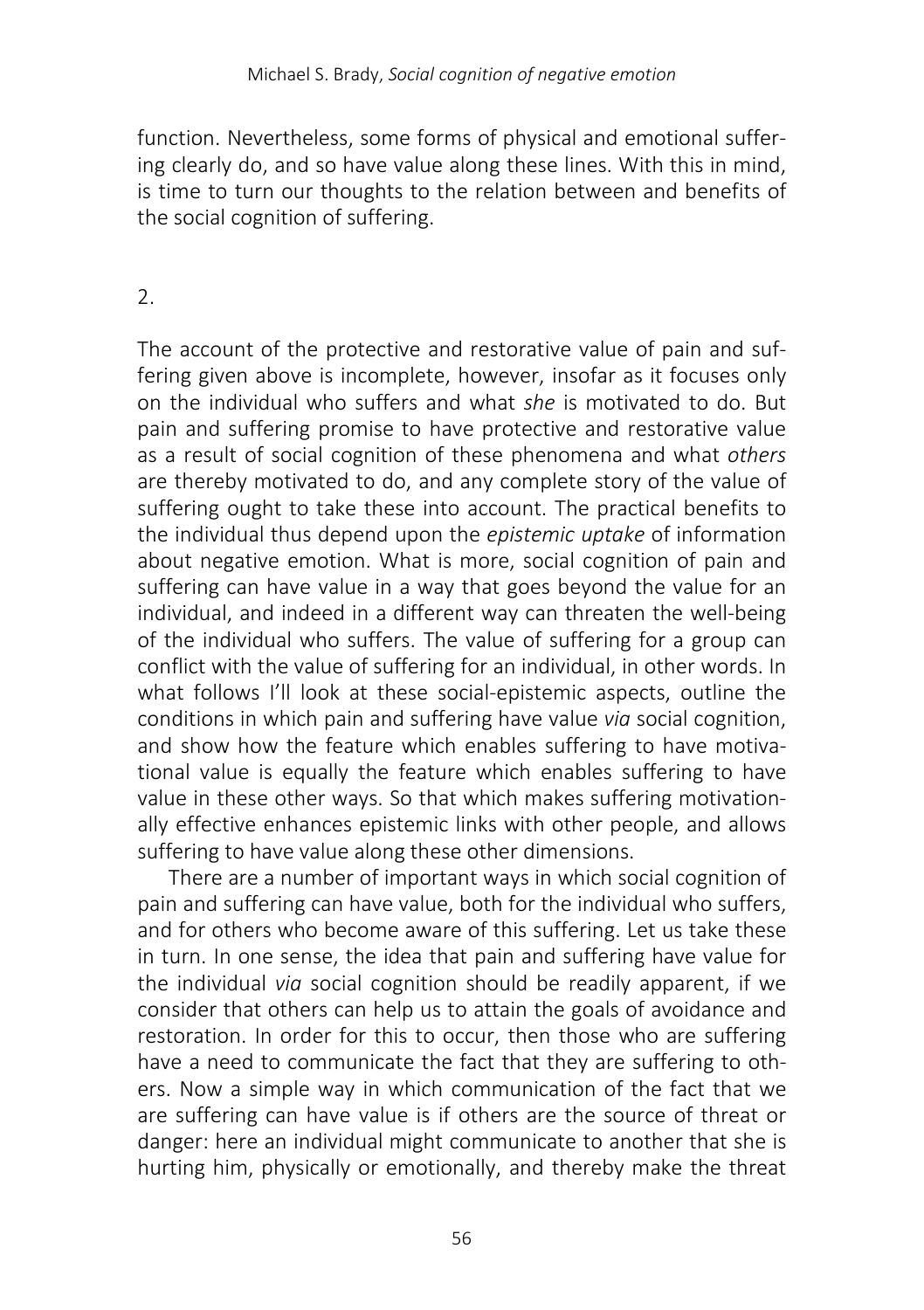cease. Another way that this can happen is when others intervene to remove the source of threat to the individual, as a result of becoming aware that the individual is in pain: one everyday case is where the people rendering assistance are the parents of a child who is suffering. In these cases, although the individual is in some sense motivated by being in pain, they are incapable of the appropriate behaviour  $-$  in the case of the infant, say – and so must rely upon others to remove the source of the noxious stimuli. Social cognition of pain, and the epistemic uptake of the information that someone is in pain, is important, therefore, in situations where the subject cannot herself (easily) do needs to be done.

Pain also has restorative value *via* social cognition, since others can recognize injury as a result of an individual's pain and suffering, and as a result help the individual to heal and recover. As Amanda C. De C. Williams writes

for the individual in pain and under threat, or during recovery, who expressed pain in the presence of observant allies, help and protection rendered could be crucial for survival. The skeletons of Neanderthals (200,000 years ago) and those of Homo erectus and early Homo sapiens (around 100,000 years ago) showed healed major bone fractures (Hamilton 1971, Mithen 1996, Pinker 1994), compatible with receiving help from other humans while the injured party could not fend for him- or herself. (Williams 2002: 444)

What is true for pain is also true for emotional suffering. Earlier I described how guilt can have restorative value, by motivating apologies and reparations – things which, because difficult, a subject might be less inclined to do in the absence of feelings of guilt. But of course apologies and reparations will only be effective if the injured party or parties believe a number of specific things about the subject: for instance, that he is aware and acknowledges the wrongness of what he did; that he is truly sorry for what he has done; that, therefore, his apologies and attempts at reparation are sincere; and the injured party or parties will only believe this if they believe that he feels bad about or suffers over what he did. Suffering here is taken for a condition of recognition and remorse. And the communication of suffering and epistemic uptake of the relevant information is therefore essential for moral repair and restoration: it is only if others believe these kinds of things that the apology and reparations can be accepted and the subject forgiven; and the acceptance of the apology and the for-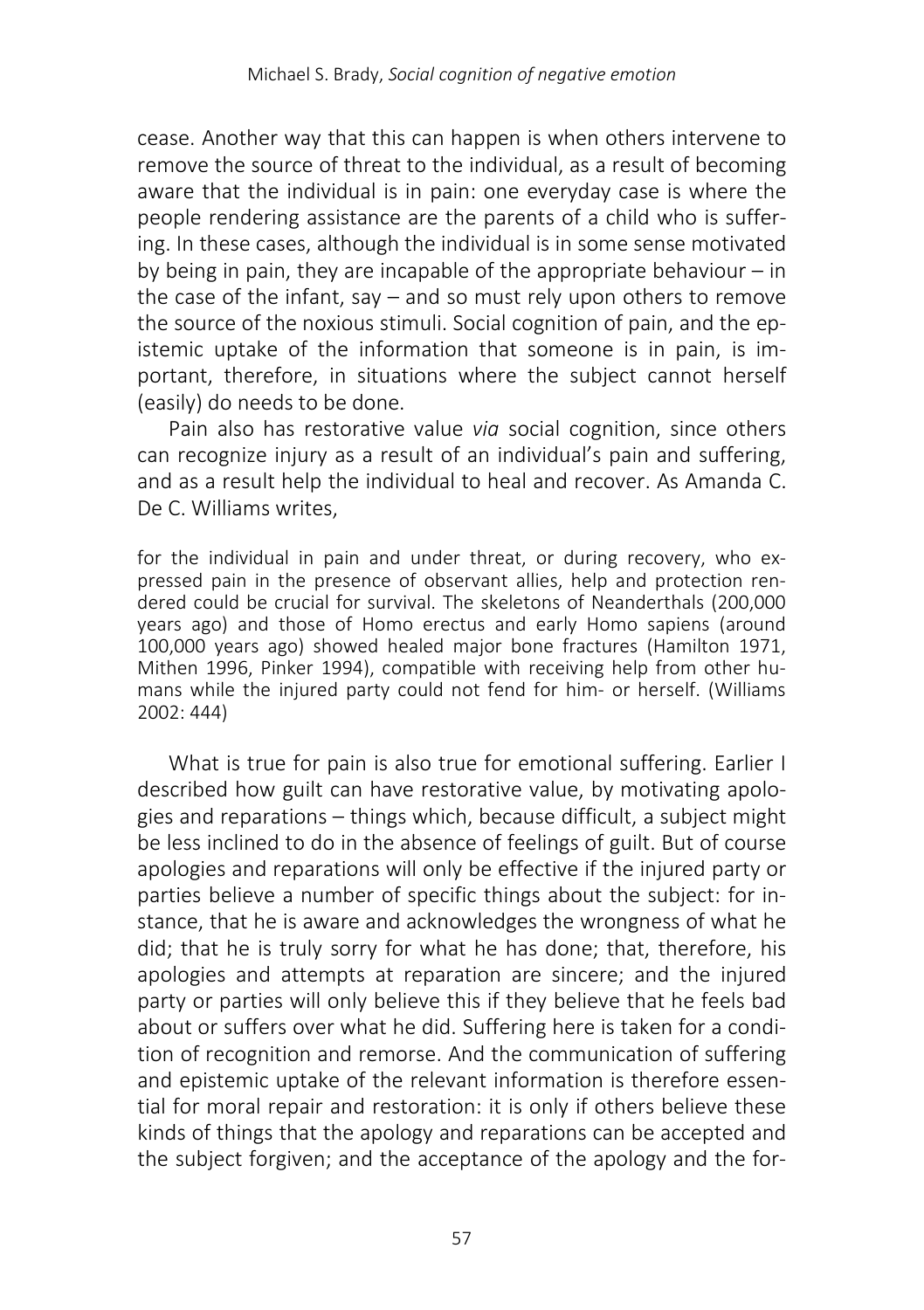giveness of the subject are necessary for the injured party to be restored to where they were before they were wronged, and the subject to have his moral standing in the eyes of others restored. Social cognition of emotional suffering is therefore vital, in this case, for suffering to have restorative value.

How are pain and suffering communicated so that they might have value for the individual in these ways? One method of communication is verbal. However, verbal communication is of no use for pre-linguistic creatures; and verbal communication is less effective, because slower and less reliable, than communication *via* facial expression[3](#page-13-0). In what follows I'll say a little about facial expression of pain and suffering, comment on the reliability of facial expression for securing protective and restorative benefits for the individual who suffers, and then show how the reliability of facial expression in communicating pain and suffering has benefits for social groups, and possibly in ways that threaten the well-being of the individual. This suggests that the value of pain and suffering depends, to a large extent, on the fact that it is involuntary and beyond a subject's control, but that the capacity to amplify or suppress facial expression of pain and suffering under certain conditions is also important for the subject.

In her survey paper from 2002, Amanda Williams maintains that there is "a distinct and specific facial expression of pain from infancy to old age, consistent across stimuli, and recognizable as pain by ob-servers<sup>"[4](#page-13-1)</sup>. A classic description of the distinctive facial pain expression is given by Darwin: "the mouth may be closely compressed, or more commonly the lips are retracted, with the teeth clenched or ground together […]. The eyes stare wildly as in horrified astonishment, or the brows are heavily contracted" (Darwin 1872: 70). Williams reports, however, that

the morphology of facial expression in relation to pain does not correspond well to this description. Several studies using FACS (Facial Action Coding Sys-

l

<span id="page-13-0"></span><sup>&</sup>lt;sup>3</sup> On the first point, Williams writes: "Observers generally trust nonverbal expression more than self-report" (Williams 2002: 442).

<span id="page-13-1"></span><sup>4</sup> Williams: "The major issues [of the paper] are the extent to which facial pain expression, wittingly or unwittingly, constitutes a reliable communication of pain; the factors influencing suppression and amplification; the issue of simulation of pain expression; and detection and biases affecting observer judgement" (Williams 2002: 441).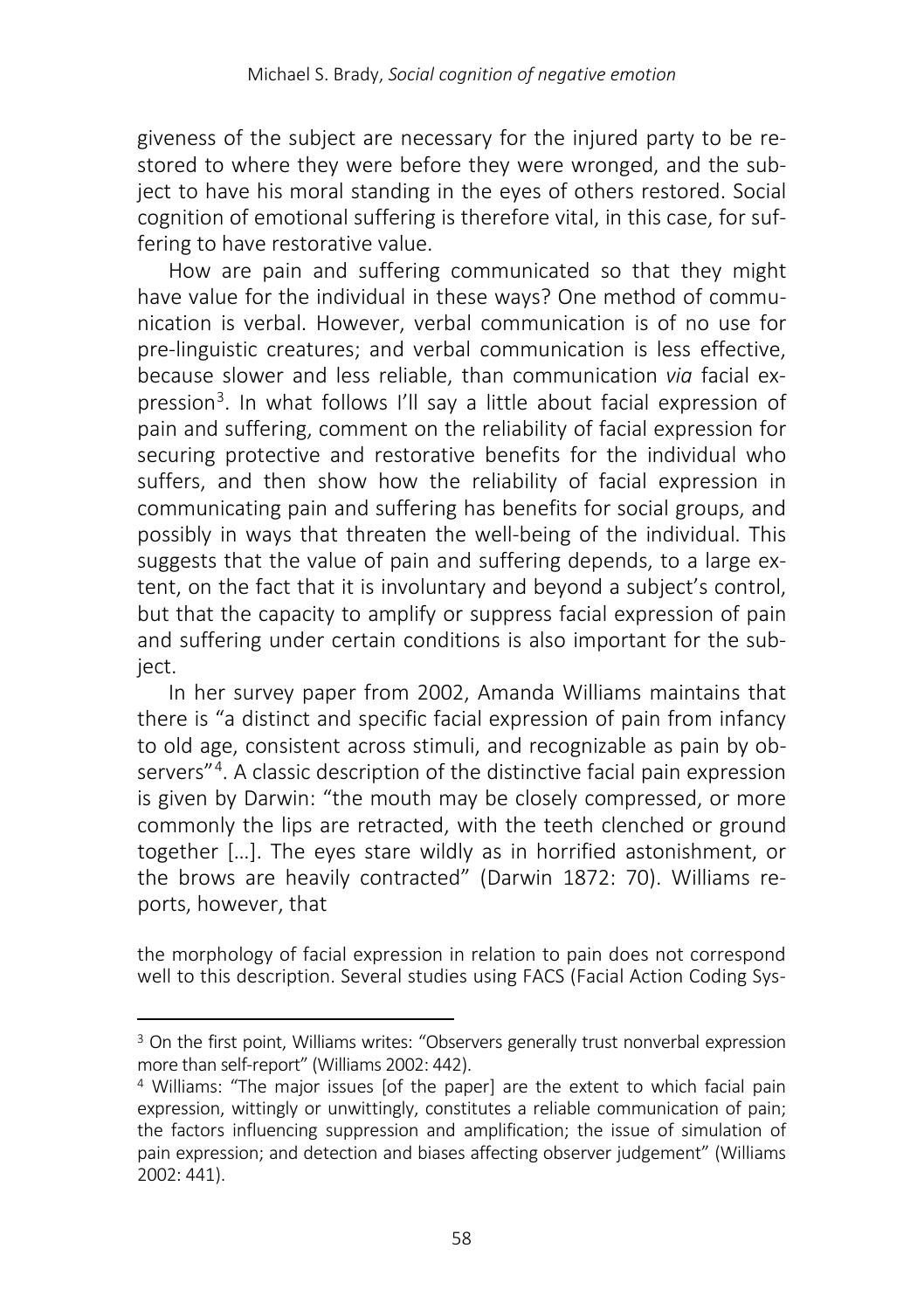tem, Craig 1980; *Craig et al.* 1992; Prkachin 1992b) identify a combination of facial actions that appear to be specific to pain […]. Core action units (AUs) in adults are brow lowering, cheek raise and lid tighten […] nose wrinkle and upper lip raise […] and eye closing. It is better described as a fuzzy set than a prototype. (Williams 2002: 446)

There is consistency of such facial actions across timespan: "Craig (1980) noted strong consistencies in the morphology of facial pain expression from birth through old age, but sensitive to sociocultural norms and immediate social context". Similarly, "expression appears largely constant across the different experimental pain stimuli of electric shock, cold, pressure, and ischaemic pain" (Williams 2002: 447).

Williams cites evidence that observers rely upon such features when coming to judge that someone is in pain:

The counterpart of a distinctive and specific expression in the individual is its detection and correct interpretation by observers. Judgement of pain in another person relies heavily on facial cues: brow lowering, eye blinking, cheek raise, and upper lip raise account for more than half the variance in ratings. These are used consistently by observers to judge pain in adults and in children (Craig *et al.* 1991; Watt-Watson *et al.* 1990) […]. There is evidence of reasonably accurate identification of pain expression in adults and infants using the specific facial movements described above.

This is, moreover, a capacity that even young children have: "children too young to use verbal and numerical pain scales are able reliably to use cartoon faces or photographed faces to indicate their own severity of pain, where severity is indicated by eye and mouth shape and depth of nasolabial furrow. The capacity of humans, from a young age, to interpret the pain face seems adequately established" (Williams 2002: 449).

There is, therefore, evidence of a distinctive facial pain expression, and evidence that we can reliably identify this *as* a pain expression. However, a further and important question is whether we can rely upon facial pain expression in order to accurately judge *that* someone is in pain. For of course, the fact that a person is displaying a distinctive pain expression does not mean that she is in pain, since she could be simulating. And by the same token, the fact that someone is in pain does not mean that she will display a pain expression; she could always be suppressing this. There is, nevertheless, some evidence that facial expression is a reliable guide to someone's pain and suffering; in particular, there is some evidence that if a person is in pain,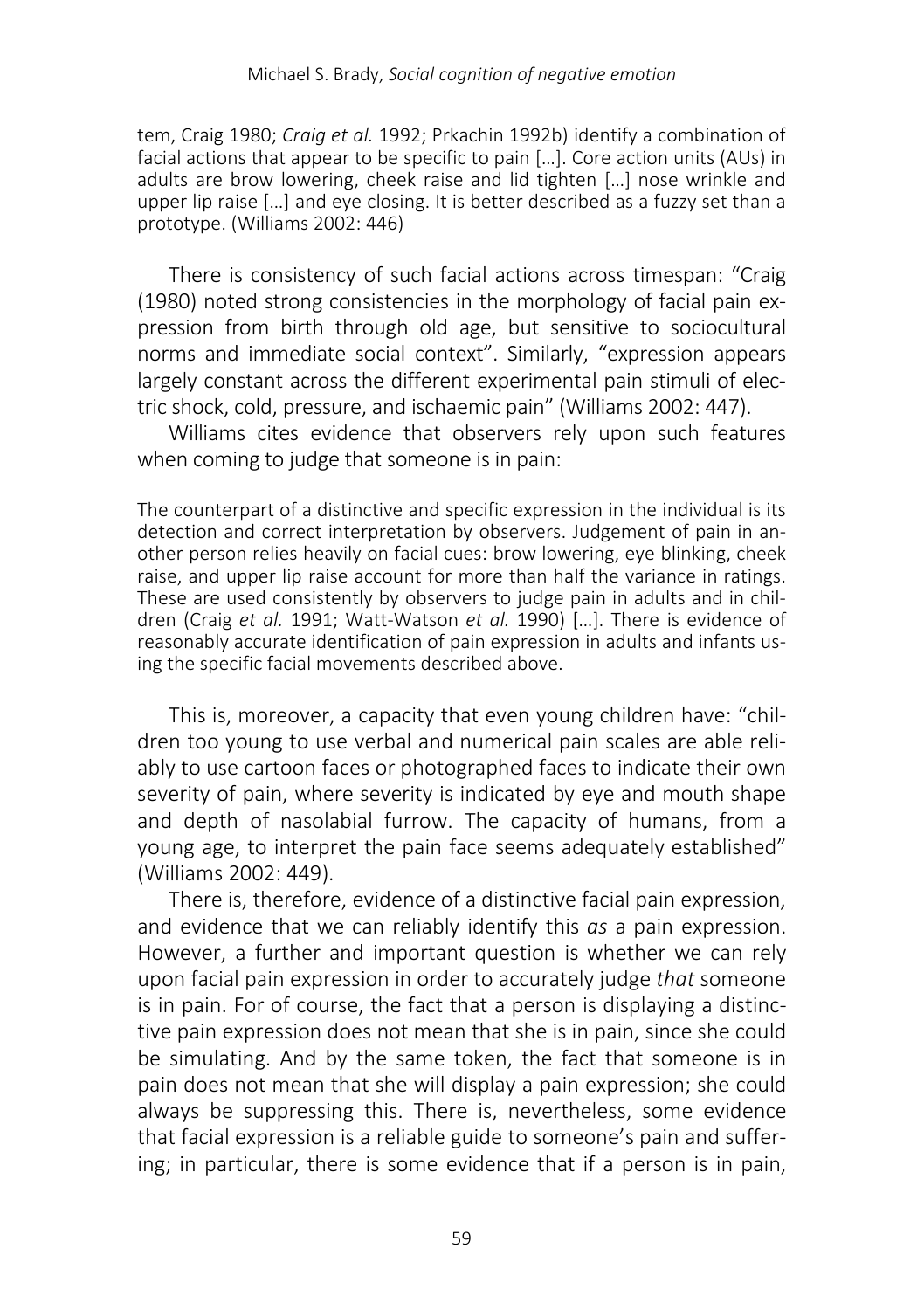then others can tell that this is the case. Suffering can therefore help to secure protection and assistance by being reliably communicated to others via facial expression; in this way the fact that someone suffers facilitates belief that she is suffering, and as a result convinces others than help is needed and that her apologies and reparations are genuine.

The evidence in question is that facial expression of pain is to a large extent involuntary. This can be seen from facial expression of pain in infants. But it is difficult for adults to suppress pain. Moreover, well-known evidence of underestimation of pain on the basis of facial expression is not evidence that people fail to judge that a subject is in pain when she isn't, and in any case balanced by evidence that groups not subject to various sorts of judgement pressures and biases accurately estimate the pain that subjects are in. Let us take these in turn.

The occurrence of pain expression in very young children is suggestive of its involuntary nature. As Williams points out,

Infants from 25 weeks' gestation, despite considerable individual variation, show a characteristic pain face […] consisting of eyes squeezed shut, brows lowered/bulging, deepening of the nasolabial furrow, and open lips, occurring together, with mouth stretched vertically and horizontally and taut tongue […]. Facial expression provides the most reliable indicator of pain in the first few months […]. In children and adolescents whose cognitive impairment precludes the reliable use of verbal or pictorial pain measures, facial expression appears consistent with painful procedures. (Williams 2002: 447)

Pain expression would seem to be similarly involuntary in infants when it comes to particularly intense pain. But even at lower levels of intensity, adults have limited ability to suppress pain expression. Williams writes: "Several studies have used pain patients undergoing clinical examination or executing movements likely to exacerbate pain. In these circumstances, facial expression of pain is detectable despite the instruction to subjects to try to conceal it" (Williams 2002: 449-50). She continues: "In summary, the FACs data are reasonably consistent on the appearance of pain FAUs when subjects attempt to suppress pain, with reduced frequency of FAUs in the upper and lower parts of the face, and of reduced intensity mainly in the lower part" (Williams 2002: 450). Similarly, there was some, although not conclusive, evidence that adults can detect when pain is being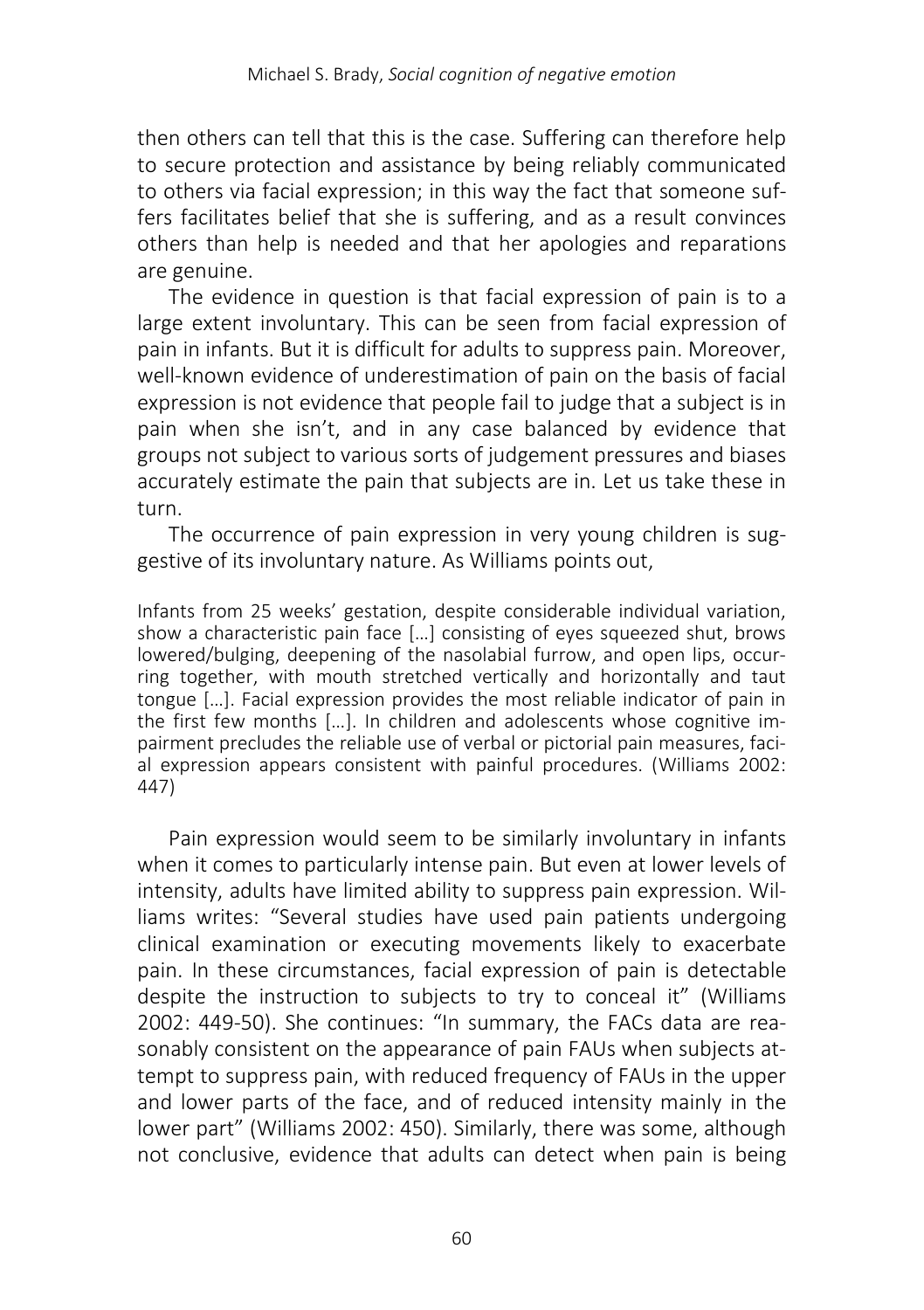amplified "at better than chance level, in a clinical population (Hadjistavropoulos *et al.* 1996) and in a volunteer population instructed to exaggerate pain (Lanzetta *et al.* 1976)" (Williams 2002: 450). This gives us some reason to think that observers are capable of telling when expression of pain is being moderated, either up or down.

There are, nevertheless, some grounds for scepticism about our ability as observers to accurately gauge pain and suffering. Williams notes that "most judgement studies show 'underestimation' of pain in relation to FAUs and the subject's own pain estimate and this is particularly marked where the judges are clinicians. Underestimation of pain by reference to the sufferer's rating is widespread among health professionals and staff who care for elderly people" (Williams 2002: 450). But there are reasons for such underestimation, given that health professionals have an interest in not expending valuable resources, which can generate a tendency to think that those displaying facial pain expressions are exaggerating, especially when there is lack of confirming medical evidence of injury. For other groups are not prone to underestimation: "In a study by Prkachin *et al.* (2001), students with family experience of chronic pain showed a closer approximation to stranger-patients' estimates of their own affective rating of pain than did students with no such experience. This would seem to suggest that exposure to pain improved accuracy, undermining the hypothesis of developed insensitivity. […] [Moreover] all groups were more accurate at higher levels of pain" (Williams 2002: 451). Moreover, even if there was a general tendency to underestimate pain and suffering on the basis of facial expression, this doesn't show that facial expression is an unreliable guide to the fact that someone is suffering. And it is this fact, we might think, that is essential to ensuring that the person who suffers gets *some* benefit due to social cognition of their suffering. Many other factors are relevant, of course. All I am concerned with here is the thought that suffering raises the likelihood of help and assistance through being communicated by facial expression, and where others are in general reliable at judging that someone is suffering as a result. That, in my view, is all that is needed to show that the protective and restorative value of suffering is facilitated through social cognition and epistemic uptake of this information, and that suffering has an important socialepistemic element.

In the final section I'll explore additional ways in which suffering can be valuable in a social context. One of these is potentially benefi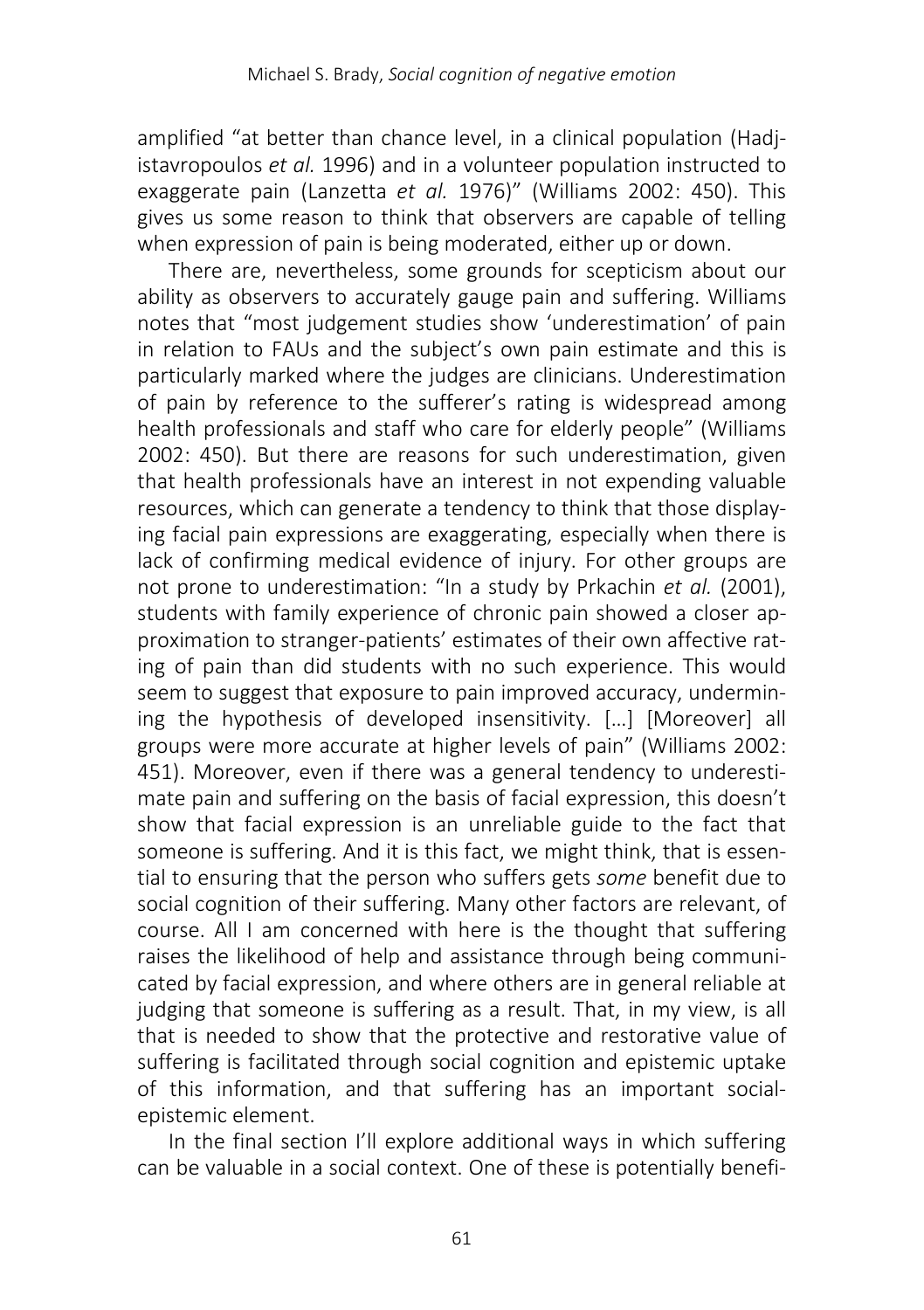cial to the person who suffers; the other, however, is potentially damaging to their interests.

3.

I have explained how suffering can have value for the person who suffers, *via* facial expression which communicates this suffering to others, and which under certain conditions – in particular, where there is epistemic uptake of this information – facilitates protection, avoidance, and repair. But the suffering of an individual can also have value to the group itself, especially if the suffering is caused by objects or events that pose a threat to the wider community. Social cognition of individual suffering can thus have group or social value. Williams writes: "group-living allies need to detect pain in any one of their members when survival of all depends on the effectiveness of each" (Williams 2002: 445). Information that one of the group is suffering is therefore of protective and survival value for the group as a whole. Insofar as facial expression of suffering communicates this information, then whilst the suffering of the individual is potentially damaging to the individual and therefore the group, social cognition of the individual's suffering is of significant value to the group. This is an example of a particular, specific value to some group. But the point is not confined to groups of humans that are so closely-knit that the survival of all depends upon the welfare of each. Instead, suffering has more general communicative value. Williams continues:

The benefit to allies who receive information about potential danger is exemplified by the countless examples across species of alarm calls; and in humans and some primates, vicarious learning from fear signals of conspecifics has been well demonstrated (Mineka, Cook 1993; Vaughan, lanzetta 1980) […]. Although there are exceptions, where information about painful danger is not specific enough for subsequent avoidance (e.g., slow-developing inflammatory responses), attention to cues associated with pain would generally be advantageous. (Williams 2002: 444)

Once again we can see that suffering's value would seem to be a function of the involuntary nature and reliability of facial expression: it is clearly important for vicarious learning, the reliability of alarms, and the group survival that the group can trust in the information received from the individual who (apparently) suffers. And the more fa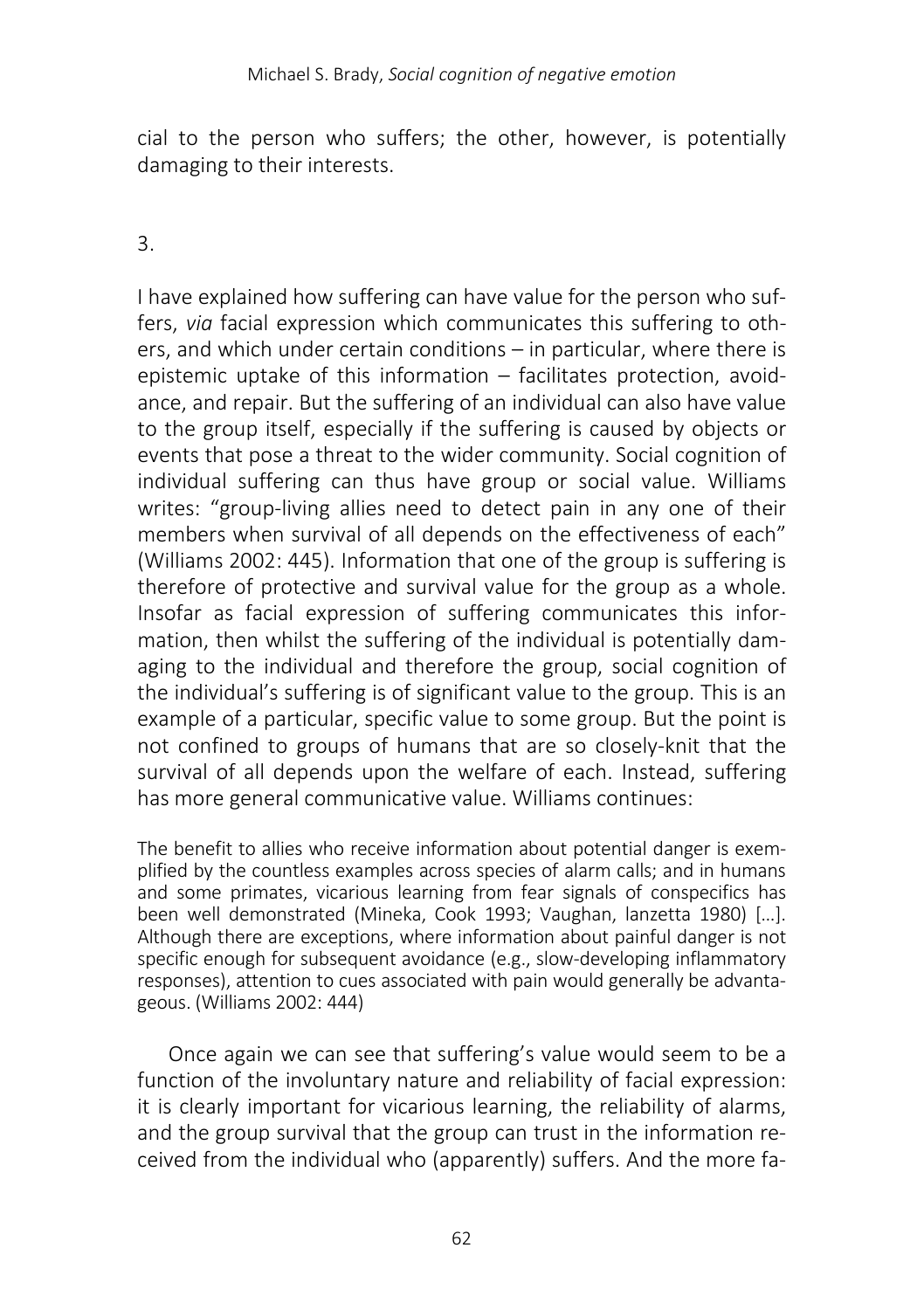cial expression of suffering is outwith the subject's control, the more the group can rely upon the relevant cues as good evidence of threats and danger. So not only is the involuntariness of expressions of suffering important for the individual to receive help; it is important for the group to benefit by gaining important information. The fact that our pain systems are, to a large extent, not under our voluntary control would therefore seem to be vital for securing a number of valuable ends. As we have seen, our pain system provides us with strong, insistent, and irruptive motivations to act so as to protect and repair ourselves. But our pain system, through generating distinctive facial expression, communicates with others and enlists their help and protection in a way that is also, to a large degree, beyond our control (completely when we are infants; partially when adults). This benefits the individual. It also benefits those who help, at least to the extent that they are not cheated out of resources. And it provides an additional benefit to others, since they now get information about their evaluative landscape – for instance, about potential threats and dangers – that might have been unavailable in the absence of the individual suffering. The involuntariness of pain and suffering ensure that they are effective motivators and efficient communicators.

However, it is this feature – the fact that pain and its facial expression are involuntary and outwith, to a large extent, our control – which indicates that suffering can have value due to social cognition but in a way that is potentially damaging to the person who suffers. For there are, as Williams puts it, "likely benefits to an antagonist competitor or predator in detecting pain in the other" (Williams 2002: 444). Insofar as such pain and suffering partially incapacitates the sufferer, then a competitor or predator is at an advantage: and finding out about this advantage, via facial expression of pain and suffering, can therefore have considerable value to the rival, since she is now enabled to press advantage by a variety of means. Communication of pain to others, via facial expression, is a signal for help and assistance; but it is also, by the same token, a signal of vulnerability.

This fact highlights a tension between the need to express, and the need to suppress, pain and suffering, depending upon the context. There are strong pressures for observers to be able to accurately gauge another person's pain and suffering. If they are part of the subject's group and non-competitive and non-predatory, then a capacity to tell when someone is suffering is valuable because it enables them